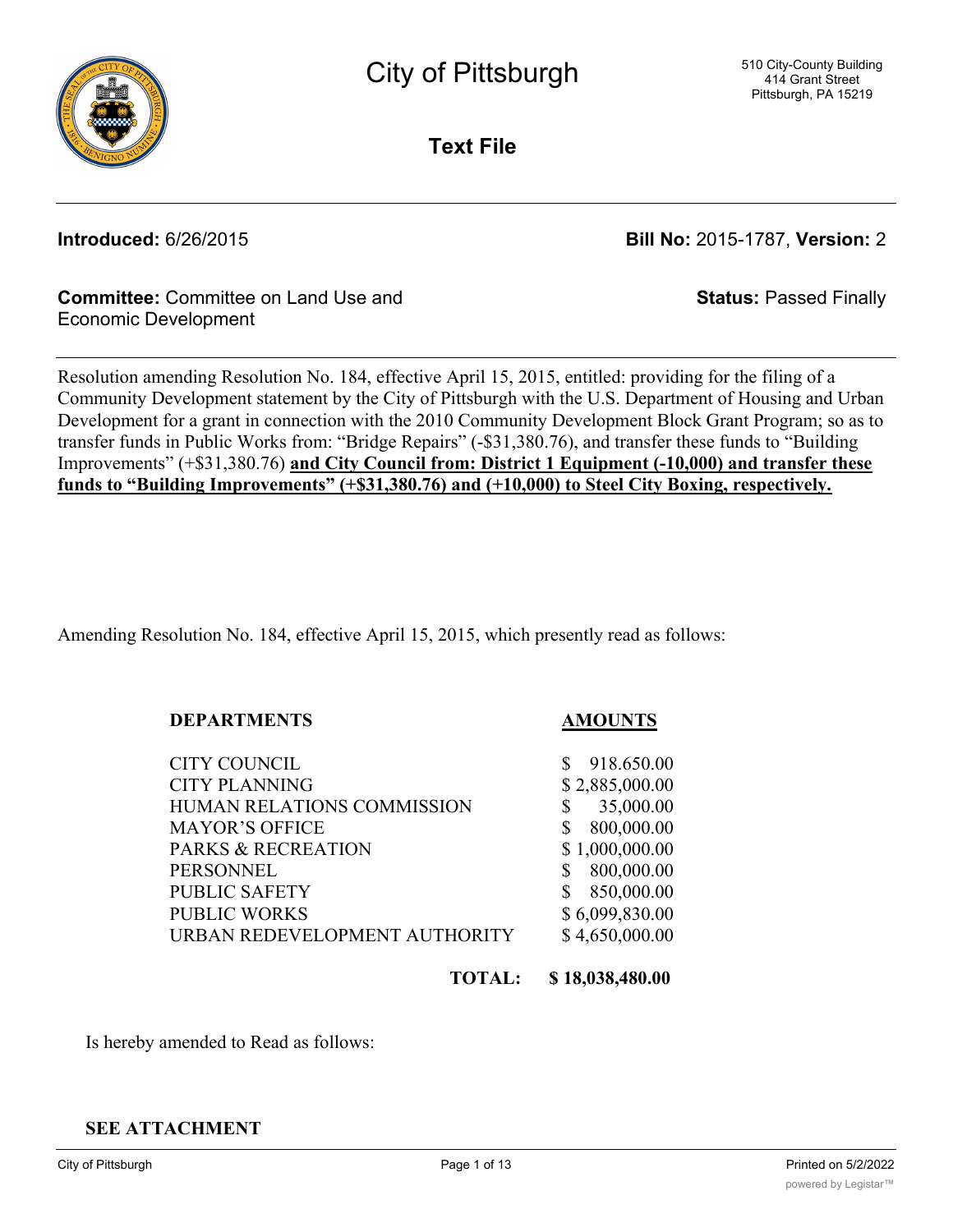**Committee:** Committee on Land Use and Economic Development

**Status:** Passed Finally

## **2010 COMMUNITY DEVELOPMENT BLOCK GRANT PROGRAM**

| <b>CITY COUNCIL</b>                                                            | 918,650.00 | 918,650.00 |
|--------------------------------------------------------------------------------|------------|------------|
| Allentown Community Developmen2,000.00<br>0123095100.58101.00                  |            | 2,000.00   |
| Allegheny Cleanways<br>0123365100.58101.00                                     | 8,000.00   | 8,000.00   |
| Arlington Civic Council<br>500000-2610-101100-C2010-G2232                      | 4,000.00   | 4,000.00   |
| <b>August Wilson Home Project</b><br>0123354100.58101.00                       | 5,000.00   | 5,000.00   |
| <b>Beltzhoover Citizens CDC</b><br>0129749100.58101.00                         | 750.00     | 750.00     |
| <b>Bloomfield Deck Hockey</b><br>0130013100.58101.00                           | 25,000.00  | 25,000.00  |
| Bloomfield Garfield Corp.<br>0121132100.58101.00                               | 10,000.00  | 10,000.00  |
| Boys and Girls Club of Western Pen5,000.00<br>500000-2610-101100-C2010-G2298   |            | 5,000.00   |
| Brashear Association, Inc.<br>500000-2610-101100-C2010-G2297                   | 7,250.00   | 7,250.00   |
| Brookline Christian Food Pantry 10,000.00<br>500000-2610-101100-C2010-G2231    |            | 10,000.00  |
| Brookline Meals on Wheels<br>500000-2610-101100-C2010-G2213                    | 10,000.00  | 10,000.00  |
| Catholic Youth Association of Pittsł5,000.00<br>500000-2610-101100-C2010-G2213 |            | 5,000.00   |
| Center for Victims of Violence $\&$ 2,000.00<br>500000-2610-101100-C2010-G2289 |            | 2,000.00   |
| Center for Victims of Violent crime2,850.00<br>500000-2610-101100-C2010-G2299  |            | 2,850.00   |
| Children's Sickle Cell Foundation 3,000.00<br>500000-2610-101100-C2010-G2232   |            | 3,000.00   |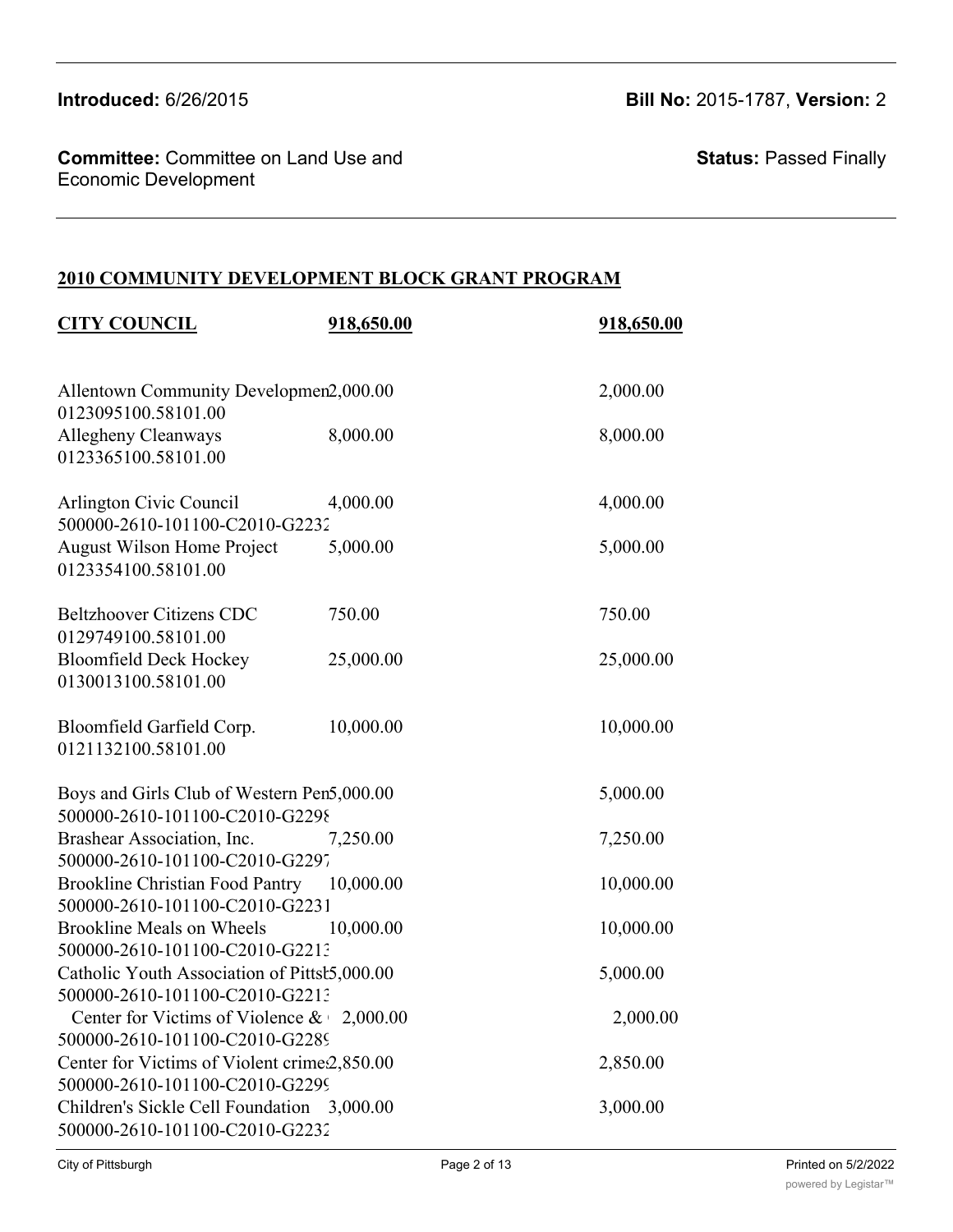#### $5000-2610$  $\blacksquare$ Introduced: 6/26/2015

#### **Committee:** Committee on Land Use and - Committee Committee on Land Colombia<br>Economic Development Children's Sickle Cell Foundation 3,000.00 3,000.00

Catholic Youth Association of Pittsburgh, Inc. 5,000.00 5,000.00

| <b>Status: Passed Finally</b> |
|-------------------------------|
|-------------------------------|

| <b>Coalition for Fair Housing</b><br>0129105100.58101.00                                | 2,000.00  |          | 2,000.00  |
|-----------------------------------------------------------------------------------------|-----------|----------|-----------|
| Community Empowerment Associat1,000.00<br>0129838100.58101.00                           |           |          | 1,000.00  |
| <b>Community Human Services</b><br>500000-2610-101100-C2010-G2231                       | 2,500.00  |          | 2,500.00  |
| Creedmor Court<br>500000-2610-101100-C2010-G2232                                        | 4,500.00  |          | 4,500.00  |
| <b>District 1 Equipment</b><br>0130032100.58101.00                                      | 29,500.00 | (10,000) | 19,500.00 |
| Dollar Energy Fund, Inc.                                                                | 3,500.00  |          | 3,500.00  |
| 0124555100.58101.00<br>East Allegheny Community Council 5,000.00<br>0121330100.58101.00 |           |          | 5,000.00  |
| <b>East End Cooperative Ministries</b><br>500000-2610-101100-C2010-G2297                | 2,500.00  |          | 2,500.00  |
| <b>East Liberty Development</b><br>0123301100.58101.00                                  | 2,500.00  |          | 2,500.00  |
| Elder-Ado, Inc.<br>500000-2610-101100-C2010-G2213                                       | 18,000.00 |          | 18,000.00 |
| Elizabeth Seton Center, Inc.                                                            | 15,000.00 |          | 15,000.00 |
| 500000-2610-101100-C2010-G2213                                                          |           |          |           |
| Elliott West End Athletic Assoc.<br>500000-2610-101100-C2010-G2297                      | 5,000.00  |          | 5,000.00  |
| <b>Emanuel Christian Preschool</b><br>0123355100.58101.00                               | 2,000.00  |          | 2,000.00  |
| Emanuel United Methodist Preschool,000.00<br>500000-2610-101100-C2010-G2232             |           |          | 1,000.00  |
| <b>Family Resources</b><br>0129765100.58101.00                                          | 1,500.00  |          | 1,500.00  |
| Fineview Citizen's Council<br>0121401100.58101.00                                       | 2,500.00  |          | 2,500.00  |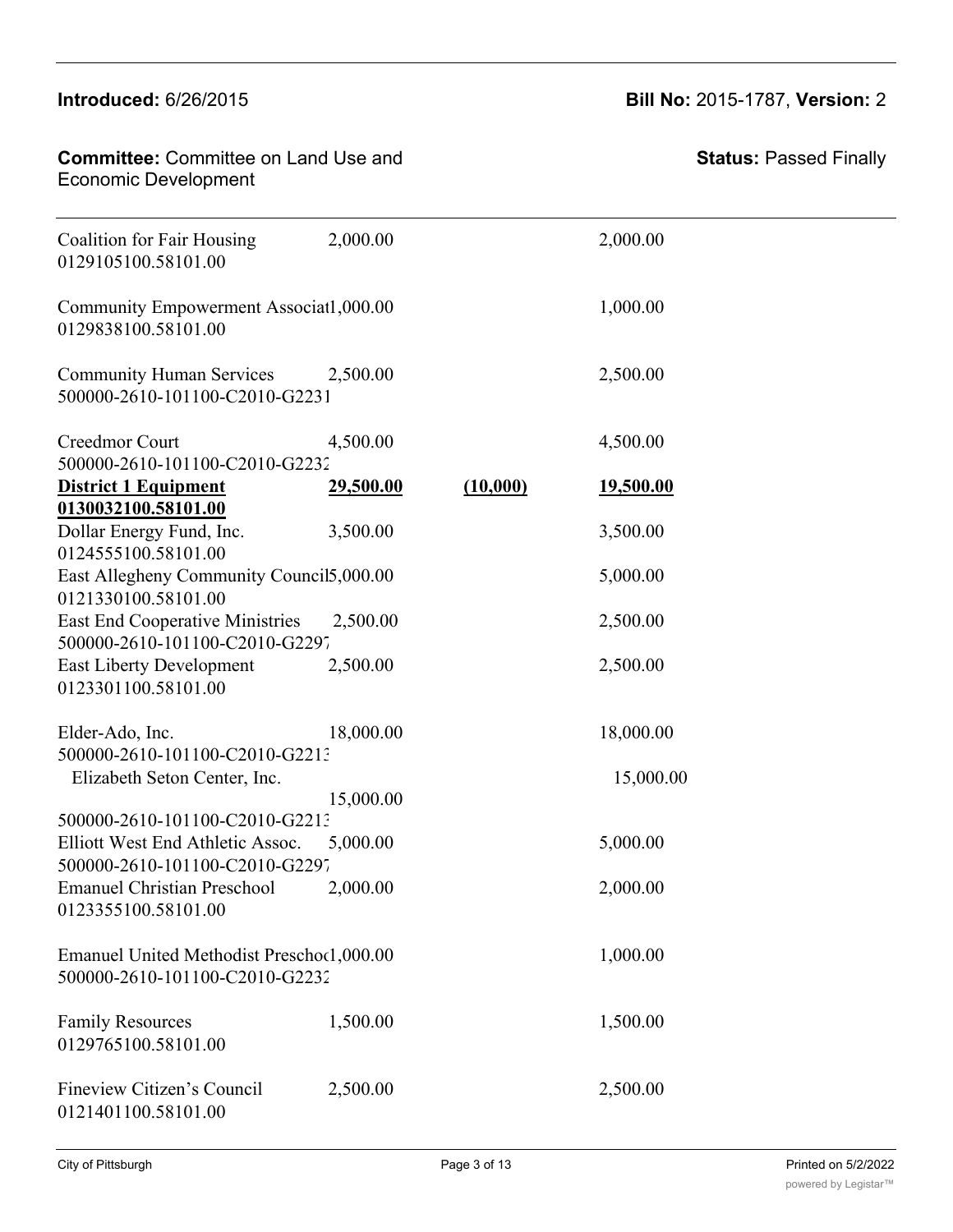## **Introduced:** 6/26/2015 **Bill No:** 2015-1787, **Version:** 2

| <b>Committee:</b> Committee on Land Use and |  |
|---------------------------------------------|--|
| Economic Development                        |  |

500000-2610-101100-C2010-G223272-2010

| First Tee of Pittsburgh<br>500000-2610-101100-C2010-G2232                      | 3,000.00  | 3,000.00  |
|--------------------------------------------------------------------------------|-----------|-----------|
| Friendship Development Associates 10,000.00<br>0121500100.58101.00             |           | 10,000.00 |
| Grandview Lions Club, Inc.<br>0123222100.58101.00                              | 4,000.00  | 4,000.00  |
| Greater Pittsburgh Community Fooc49,800.00<br>500000-2610-101100-C2010-22671   |           | 49,800.00 |
| Greenfield Organization<br>0121170100.58101.00                                 | 1,110.20  | 1,110.20  |
| HACP/Northview Heights Estate M:1,000.00<br>0123036100.58101.00                |           | 1,000.00  |
| HACP/Pressley High Rise Tenant C1,000.00<br>0123050100.58101.00                |           | 1,000.00  |
| Hazelwood Initiative<br>500000-2610-101100-C2010-G2291                         | 33,389.00 | 33,389.80 |
| Hazelwood Meals on Wheels<br>0123232100.58101.00                               | 3,000.00  | 3,000.00  |
| Healthy Start, Inc.<br>0123134100.58101.00                                     | 3,000.00  | 3,000.00  |
| Hilltop Community Children's Cente2,000.00<br>0121355100.58101.00              |           | 2,000.00  |
| Isaiah Project<br>0123366100.58101.00                                          | 3,000.00  | 3,000.00  |
| Jewish Association on Aging - wheel,000.00<br>500000-2610-101100-C2010-G2232   |           | 1,000.00  |
| Jewish Family & Children's Service2,000.00<br>500000-2610-101100-C2010-G2299   |           | 2,000.00  |
| Jewish Family & Children's Service: 5,000.00<br>500000-2610-101100-C2010-G2297 |           | 5,000.00  |
| <b>Just Harvest</b><br>0129958100.58101.00                                     | 25,000.00 | 25,000.00 |
| Lawrenceville-Bloomfield Meals on 5,000.00<br>500000-2610-101100-C2010-G2299   |           | 5,000.00  |
| Lawrenceville United<br>01000551005010100                                      | 15,000.00 | 15,000.00 |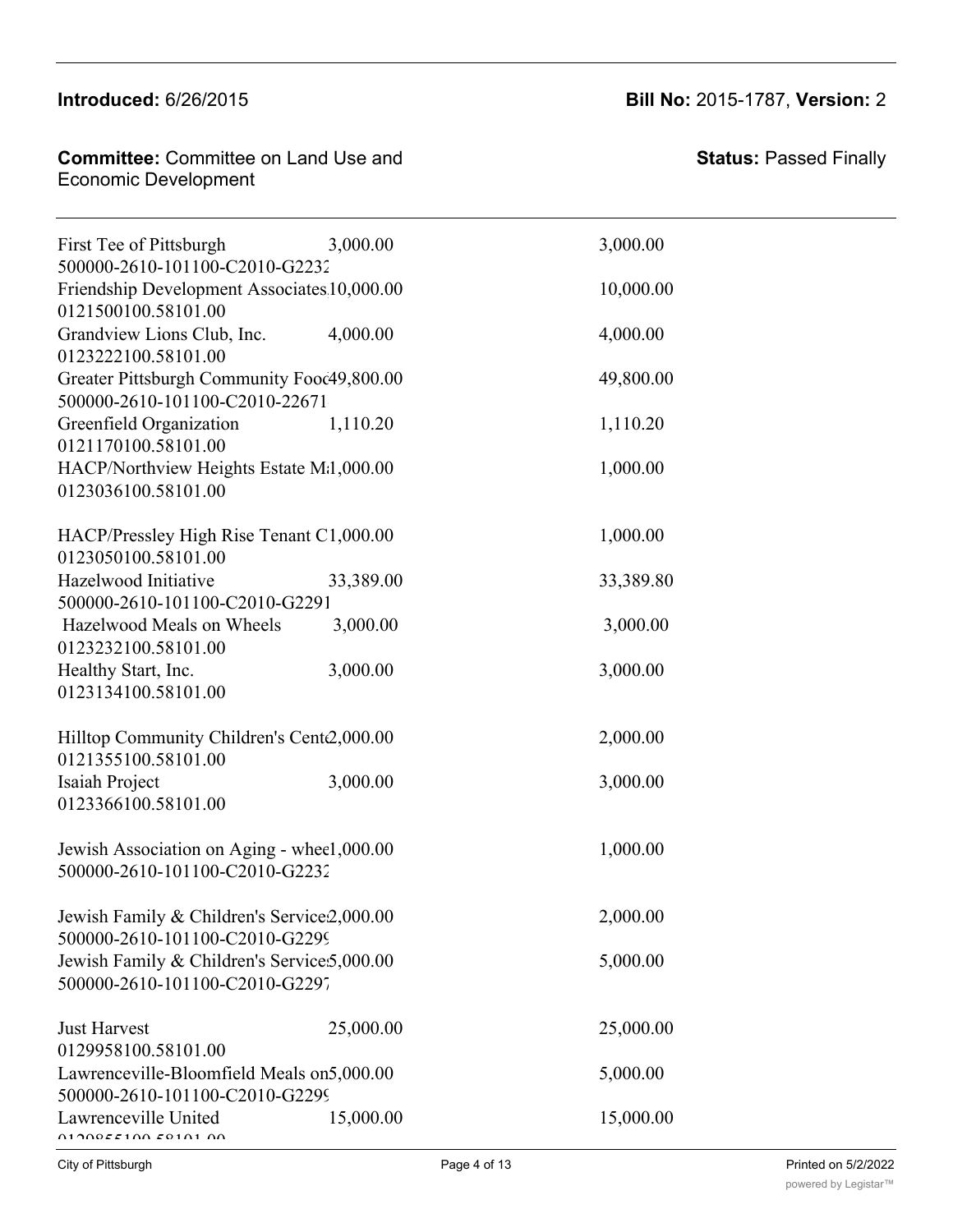# Just Harvest 25,000.00 25,000.00

0129855100.58101.00

## **Committee:** Committee on Land Use and Economic Development

500000-2610-101100-C2010-G229757-2010

| Living at Home Program<br>500000-2610-101100-C2010-G2298                        | 3,000.00 | 3,000.00  |
|---------------------------------------------------------------------------------|----------|-----------|
| Manchester Youth Development<br>0121211100.58101.00                             | 5,000.00 | 5,000.00  |
| Manchester Citizen's Corp<br>500000-2610-101000-C2010-G2298                     | 7,500.00 | 7,500.00  |
| Marion Manor Corporation<br>500000-2610-101100-C2010-G2231                      | 5,000.00 | 5,000.00  |
| Moving Lives of Kids Arts Center 5,000.00<br>0123356100.58101.00                |          | 5,000.00  |
| Mt. Washington Community Develc17,000.00<br>500000-2610-101100-C2010-G2297      |          | 17,000.00 |
| MWCDC Wild Art Trails Festival 1,000.00<br>500000-2610-101100-C2010-G2233       |          | 1,000.00  |
| Mt. Washington Heights Athletic As5,000.00<br>0123261100.58101.00               |          | 5,000.00  |
| National Council of Jewish Women 12,000.00<br>500000-2610-101100-C2010-G2213    |          | 12,000.00 |
| Neighborhood Learning Alliance 2,976.74<br>0130007100.58101.00                  |          | 2,976.74  |
| Northside Chronicle<br>500000-2610-101100-C2010-G2232                           | 1,500.00 | 1,500.00  |
| Northside Coalition for Fair Housin;15,000.00<br>500000-2610-101000-C2010-G2298 |          | 15,000.00 |
| Northside Leadership Conference 8,500.00<br>0129784100.58101.00                 |          | 8,500.00  |
| Northside Public Safety Council 1,000.00<br>0129202100.58101.00                 |          | 1,000.00  |
| Oakland Business Improvement Dis7,000.00<br>500000-2610-101100-C2010-G2231      |          | 7,000.00  |
| <b>Oakland Community Council</b><br>0123042100.58101.00                         | 4,500.00 | 4,500.00  |
| Oakland Planning & Development C7,000.00<br>500000-2610-101100-C2010-G2213      |          | 7,000.00  |
| Parks Conservancy - Arsenal Park 8,000.00                                       |          | 8,000.00  |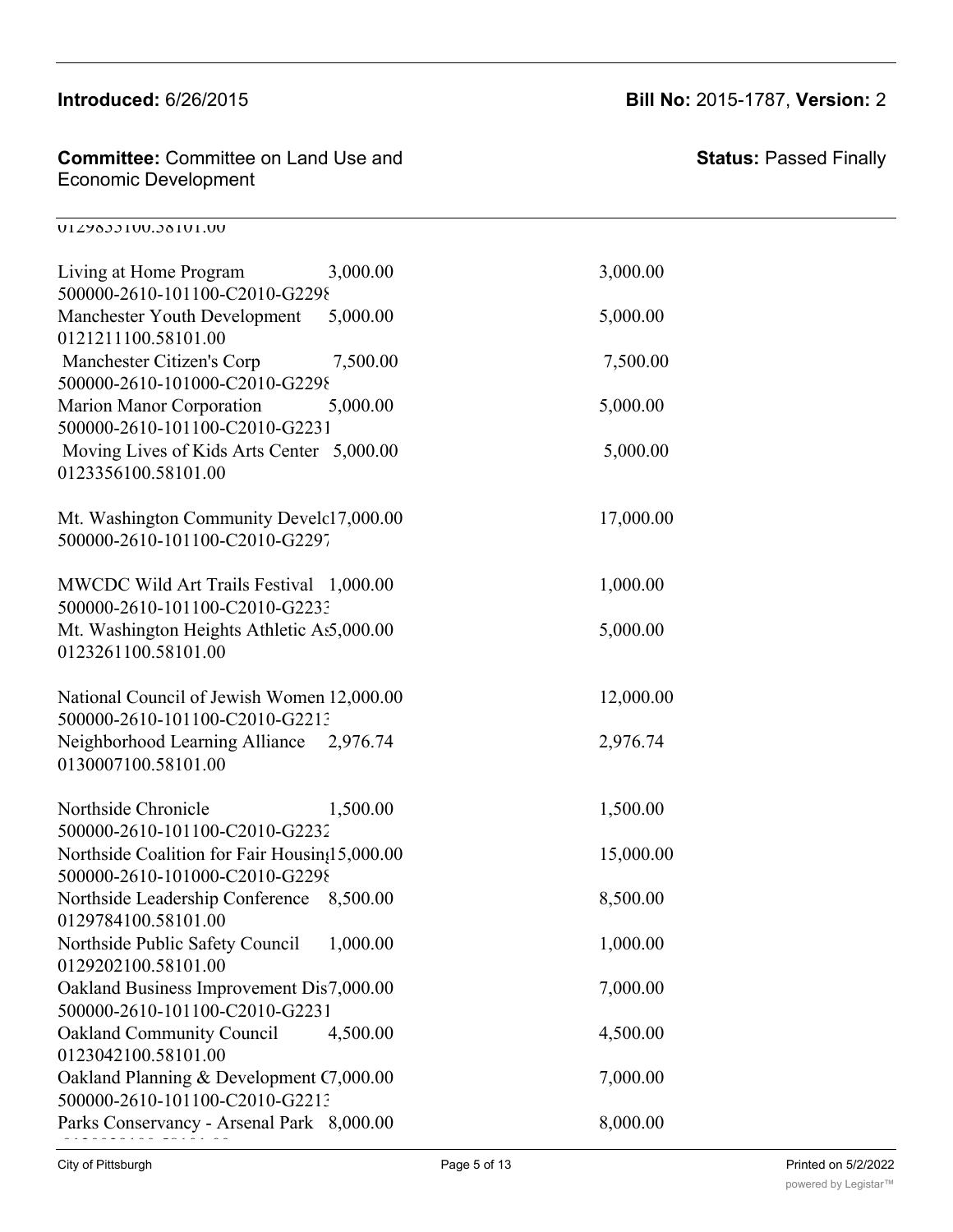0130039100.58101.00

#### **Committee:** Committee on Land Use and Economic Development 0123042100.58101.00 **Committee:** Committee on Land Use and<br>—

## **Introduced:** 6/26/2015 **Bill No:** 2015-1787, **Version:** 2

| Parks & Recreation                                                  | 7,023.26  | 7,023.26   |
|---------------------------------------------------------------------|-----------|------------|
| 0123288100.58101.00                                                 |           |            |
| Pennsylvania Affiliate Sids Alliance6,500.00<br>0129792100.58101.00 |           | 6,500.00   |
| Pennsylvania Resource Council                                       | 2,000.00  | 2,000.00   |
| 500000-2610-101100-C2010-G2231                                      |           |            |
| Perry Hilltop Citizens Inc.                                         | 1,000.00  | 1,000.00   |
| 0129121100.58101.00                                                 |           |            |
| <b>Persad Center</b>                                                | 2,000.00  | 2,000.00   |
| 500000-2610-101100-C2010-G2213                                      |           |            |
| Pittsburgh Action Against Rape                                      | 2,500.00  | 2,500.00   |
| 500000-2610-101100-C2010-G2296                                      |           |            |
| Pittsburgh Aids Task Force                                          | 3,500.00  | 3,500.00   |
| 0129787100.58101.00                                                 |           |            |
| Pittsburgh Community Services - Ht130,000.00                        |           | 130,000.00 |
| 0121390100.58101.00                                                 |           |            |
| Pittsburgh Community Services - Sa16,000.00                         |           | 16,000.00  |
| 500000-2610-101100-C2010-G2213                                      |           |            |
| Pittsburgh Community Reinvestmen824.00                              |           | 824.00     |
| 0125677100.58101.00                                                 |           |            |
| Pittsburgh Musical Theater                                          | 2,500.00  | 2,500.00   |
| 0123309100.58101.00                                                 |           |            |
| Pittsburgh Parks Conservancy                                        | 2,500.00  | 2,500.00   |
| 0123243100.58101.00                                                 |           |            |
| Pittsburgh Project                                                  | 500.00    | 500.00     |
| 0123198100.58101.00                                                 |           |            |
|                                                                     |           |            |
| Polish Hill Civic Association                                       | 20,000.00 | 20,000.00  |
| 500000-2610-101100-C2010-G2250                                      |           |            |
| Prevention Point Pittsburgh                                         | 3,500.00  | 3,500.00   |
| 500000-2610-101100-C2010-G2232                                      |           |            |
| Rebuilding Together Pittsburgh                                      | 4,000.00  | 4,000.00   |
| 0123307100.58101.00                                                 |           |            |
| <b>Riverview Manor</b>                                              | 1,000.00  | 1,000.00   |
| 500000-2610-101100-C2010-G2230                                      |           |            |
| <b>Saint Andrews Food Bank</b>                                      | 1,000.00  | 1,000.00   |

Parks Conservancy - Arsenal Park 8,000.00 8,000.00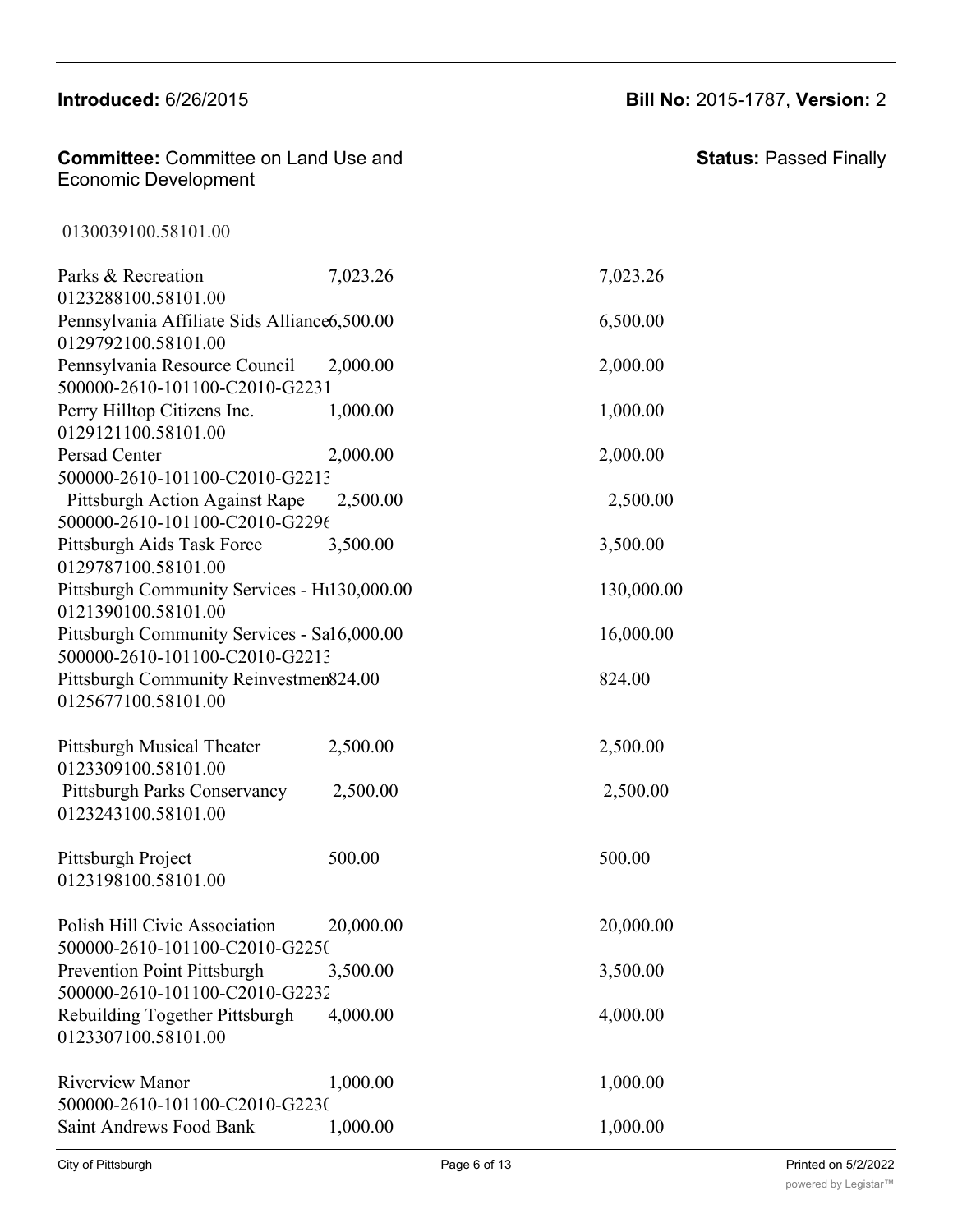## **Introduced:** 6/26/2015 **Bill No:** 2015-1787, **Version:** 2

| <b>Committee:</b> Committee on Land Use and |  |
|---------------------------------------------|--|
| Economic Development                        |  |

Prevention Point Pittsburgh 3,500.00 3,500.00

Saint Andrews Food Bank 1,000.00 1,000.00

| 0123290100.58101.00                                    |           |        |           |
|--------------------------------------------------------|-----------|--------|-----------|
| Saint Ambrose Manor                                    | 1,000.00  |        | 1,000.00  |
| 0129909100.58101.00                                    |           |        |           |
| Saint Clair Athletic Association                       | 4,000.00  |        | 4,000.00  |
| 500000-2610-101100-C2010-G2212                         |           |        |           |
| Saint John Vianney Parrish                             | 2,000.00  |        | 2,000.00  |
| 0123262100.58101.00                                    |           |        |           |
| <b>Saint Mathews Food Bank</b>                         | 4,000.00  |        | 4,000.00  |
| 0123263100.58101.00                                    |           |        |           |
| Saint Michael's Food Bank                              | 4,000.00  |        | 4,000.00  |
| 0123264100.58101.00                                    |           |        |           |
| Saint Paul's Benevolent Education &2,000.00            |           |        | 2,000.00  |
| 500000-2610-101100-C2010-G2232                         |           |        |           |
| Sarah Heinz House                                      | 3,000.00  |        | 3,000.00  |
| 0129162100.58101.00                                    |           |        |           |
| Schenley Heights Development Pro;10,000.00             |           |        | 10,000.00 |
| 0123120100.58101.00                                    |           |        |           |
| <b>Senior Friends</b>                                  | 2,000.00  |        | 2,000.00  |
| 500000-2610-101100-C2010-G2298                         |           |        |           |
| <b>Shepherd Wellness Community</b>                     | 7,000.00  |        | 7,000.00  |
| 0129791100.58101.00                                    |           |        |           |
| Sheraden Community Council                             | 20,500.00 |        | 20,500.00 |
| 0123121100.58101.00                                    |           |        |           |
| Sheraden United Methodist Church 5,176.00              |           |        | 5,176.00  |
| 0123227100.58101.00                                    |           |        |           |
|                                                        |           |        |           |
| South Side Athletic Association<br>0123187100.58101.00 | 2,000.00  |        | 2,000.00  |
| South Side Slopes Neighborhood As3,000.00              |           |        | 3,000.00  |
| 500000-2610-101100-C2010-G2232                         |           |        |           |
| Spring Hill Civic League                               | 5,000.00  |        | 5,000.00  |
| 0121267100.58101.00                                    |           |        |           |
| <b>Steel City Boxing</b>                               | 3,000.00  | 10,000 | 13,000.00 |
| 500000-2610-101100-C2010-G2299                         |           |        |           |
| <b>Strong Women Strong Girls</b>                       | 6,500.00  |        | 6,500.00  |
| 0123266100.58101.00                                    |           |        |           |
| The Poise Foundation                                   | 75,000.00 |        | 75,000.00 |
| 0123236100.58101.00                                    |           |        |           |
| Tree of Hope, Inc.                                     | 5,000.00  |        | 5,000.00  |
| 500000-2610-101100-C2010-G2298                         |           |        |           |
| Tri-Hill Valley Meals on Wheels                        | 1,500.00  |        | 1,500.00  |
|                                                        |           |        |           |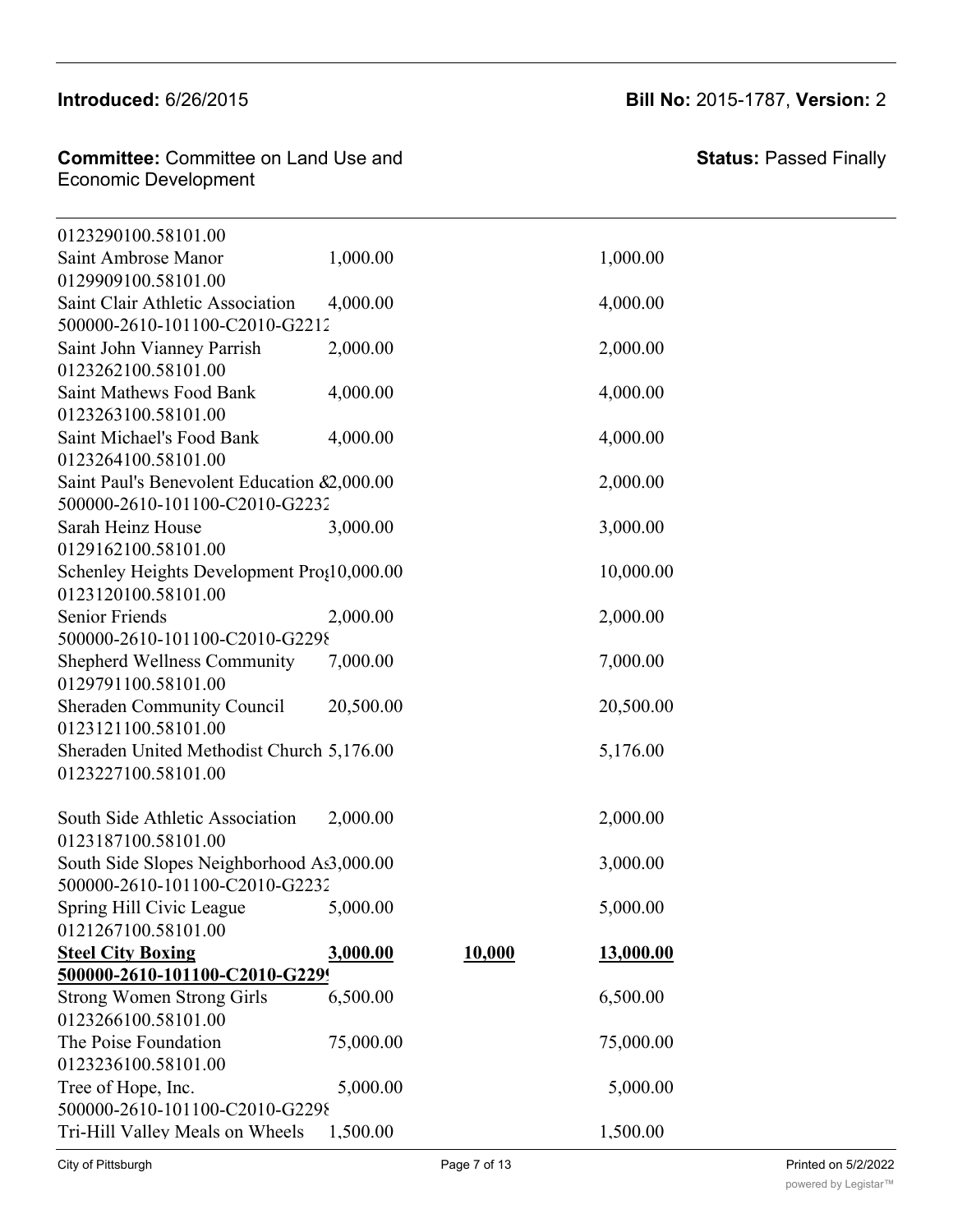#### Strong Women Strong Girls 6,500.00 6,500.00  $\blacksquare$ ntroduced: 6/26/20

## **Introduced:** 6/26/2015 **Bill No:** 2015-1787, **Version:** 2

**Committee: Committee on Land Use and** Tremministic Community of Home, Inc. 5,000.000 5,000.000 5,000.000 5,000.000 5,000.000 5,000.000 5,000.000 5,00<br>Economic Development 500000-2610-101100-C2010-G229866-2010

**500000-2610-101100-C2010-G229982-2010**

| 500000-2610-101100-C2010-G2299              |                |              |  |
|---------------------------------------------|----------------|--------------|--|
| <b>Uptown Partners</b>                      | 7,500.00       | 7,500.00     |  |
| 500000-2610-101100-C2010-G2232              |                |              |  |
| Urban League of Pittsburgh - Hunge20,000.00 |                | 20,000.00    |  |
| 500000-2610-101100-C2010-G2231              |                |              |  |
| Veterans Leadership Program                 | 7,000.00       | 7,000.00     |  |
| 0121292100.58101.00                         |                |              |  |
| Washington Heights Athletic Associ5,000.00  |                | 5,000.00     |  |
| 0123248100.58101.00                         |                |              |  |
| Western Pa. Conservancy                     | 5,000.00       | 5,000.00     |  |
| 0126002100.58101.00                         |                |              |  |
| Western PA Police Athletic League 5,000.00  |                | 5,000.00     |  |
| 500000-2610-101100-C2010-G2298              |                |              |  |
| Western Pennsylvania Slovak Cultu2,500.00   |                | 2,500.00     |  |
| 500000-2610-101100-C2010-G2299              |                |              |  |
| Women's Center and Shelter                  | 2,500.00       | 2,500.00     |  |
| 500000-2610-101100-C2010-G2250              |                |              |  |
| Woods Run Branch - Carnegie Libra1,000.00   |                | 1,000.00     |  |
| 0123066100.58101.00                         |                |              |  |
| Young Men & Women's Hebrew As10,000.00      |                | 10,000.00    |  |
| 500000-2610-101100-C2010-G2231              |                |              |  |
| <b>CITY PLANNING</b>                        | \$2,885,000.00 | 2,885,000.00 |  |
|                                             |                |              |  |
| Administration                              | 70,000.00      | 70,000.00    |  |
| 1156332100.58101.00                         |                |              |  |
| <b>ADA</b> Compliance                       | 25,000.00      | 25,000.00    |  |
| 1121151100.58101.00                         |                |              |  |
| <b>Citizen Participation</b>                | 215,000.00     | 215,000.00   |  |
| 1156900100.58101.00                         |                |              |  |
| Community-Based Organizations               | 700,000.00     | 700,000.00   |  |
| 1121000100.581010.00                        |                |              |  |
| Comprehensive Planning                      | 325,000.00     | 325,000.00   |  |
| 1167373100.58101.00                         |                |              |  |
| Cultural Heritage Plan                      | 25,000.00      | 25,000.00    |  |
| 500000-2610-110000-C2010-22673              |                |              |  |
| Personnel - City Planning                   | 1,300,000.00   | 1,300,000.00 |  |
| 1150000100.58101.00                         |                |              |  |
| Planning & Management                       | 125 000 00     | 125 000 00   |  |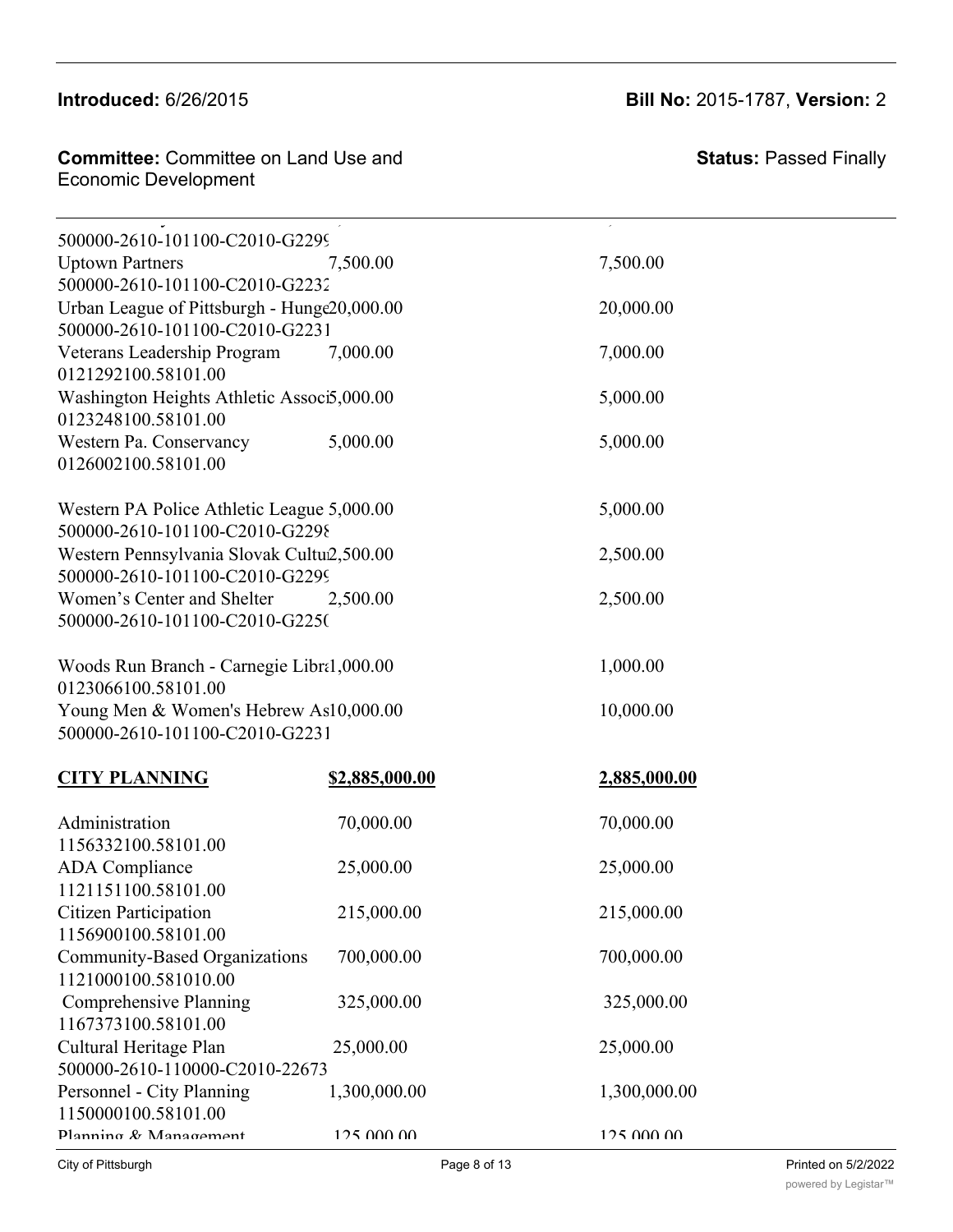#### $\frac{C_0}{C_1}$  $n_{1}$ uluuuuuu

1121000100.581010.00

Committee: Committee on Land Use and ers and the Development of the City Planning 1,300,000 1,300,000 1,300,000 1,300,000 1,300,000 1,300,000 1,300

Planning & Management 125,000.00 125,000.00 1156132100.58101.00 Urban League Housing Counseling 100,000.00 100,000.00 1116303100.58101.00

#### **HUMAN RELATIONS COMMISS 35,000.00 \$35,000.00**

Commission Operations - Fair Hous 35,000.00 35,000.00 0538889100.58101.00

| <b>MAYOR'S OFFICE</b>                                             | \$800,000.00 | \$800,000.00 |
|-------------------------------------------------------------------|--------------|--------------|
| Afro-American Music Institute<br>500000-2610-102000-C2010-G2213   | 10,000.00    | 10,000.00    |
| Arlington Civic Council Meals on W2,500.00                        |              | 2,500.00     |
| 500000-2610-102000-C2010-G2213                                    |              |              |
| <b>Better Block Development</b><br>0229751100.58101.00            | 7,753.92     | 7,753.92     |
| <b>Bloomfield Business Association</b>                            | 5,000.00     | 5,000.00     |
| 500000-2610-102000-C2010-G2250                                    |              |              |
| <b>Bloomfield Citizens Council</b>                                | 5,000.00     | 5,000.00     |
| 0229864100.58101.00                                               |              |              |
| Bloomfield Garfield Corp.                                         | 10,000.00    | 10,000.00    |
| 0226327100.58101.00                                               |              |              |
| Brighton Heights Meals on Wheels/2,500.00                         |              | 2,500.00     |
| 500000-2610-102000-C2010-G2299                                    |              |              |
| Brightwood Civic Group<br>0221142100.58101.00                     | 5,000.00     | 5,000.00     |
| Center for Victims of Violence Crin76,246.08                      |              | 76,246.08    |
| 0228991100.58101.00                                               |              |              |
| Central Northside Neighborhood Co5,000.00                         |              | 5,000.00     |
| 500000-2610-102000-C2010-G2297                                    |              |              |
| Children's Home of Pittsburgh -- B(10,000.00                      |              | 10,000.00    |
| 0267319100.58101.00                                               |              |              |
| Downtown Neighborhood Assoc                                       | 5,000.00     | 5,000.00     |
| 0223292100.58101.00                                               |              |              |
| East Allegheny Community Council2,000.00                          |              | 2,000.00     |
| 500000-2610-102000-C2010-G2213                                    |              |              |
| East End Raiders --- Homewood YM, 500.00<br>0.2222210071007010100 |              | 1,500.00     |
|                                                                   |              |              |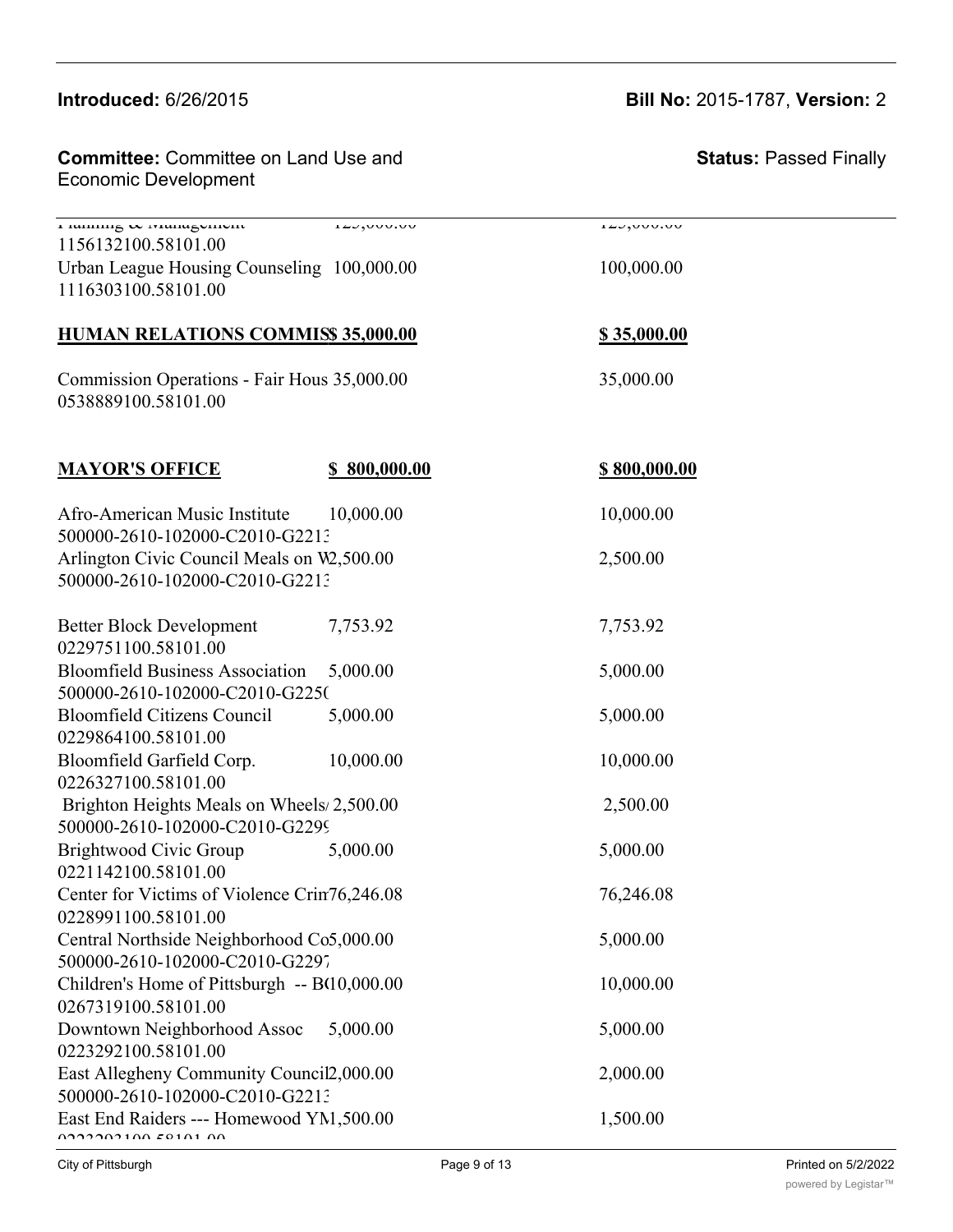#### Introduced: 6/26/2015 Downtown Neighborhood Assoc 5,000.00 5,000.00

**Committee:** Committee on Land Use and Economic Development **Committee:** Committee on Land Use and **Committee**:

Children's Home of Pittsburgh -- BGC10,000.00 10,000.00

| UZZ3ZY3100.38101.00                         |           |            |
|---------------------------------------------|-----------|------------|
| <b>East Liberty Concerned Citizens</b>      | 2,500.00  | 2,500.00   |
| 500000-2610-102000-C2010-G2213              |           |            |
| Elder-Ado Inc.                              | 10,000.00 | 10,000.00  |
| 500000-2610-102000-C2010-G2213              |           |            |
| Fineview Citizens Council, Inc.             | 5,000.00  | 5,000.00   |
| 500000-2610-102000-C2010-G2214              |           |            |
| Greater Pittsburgh Community Fooc125,000.00 |           | 125,000.00 |
| 500000-2610-102000-C2010-G2289              |           |            |
| Hazelwood Initiative                        | 5,000.00  | 5,000.00   |
| 500000-2610-102000-C2010-G2291              |           |            |
| Jewish Community Center                     | 5,000.00  | 5,000.00   |
| 500000-2610-102000-C2010-G2213              |           |            |
| <b>Kingsley Assoc</b>                       | 10,000.00 | 10,000.00  |
| 500000-2610-102000-C2010-G2211              |           |            |
| Lawrenceville Bloomfield Meals on2,500.00   |           | 2,500.00   |
| 500000-2610-102000-C2010-G2299              |           |            |
| Lawrenceville Corp                          | 5,000.00  | 5,000.00   |
| 500000-2610-102000-C2010-G2291              |           |            |
| Lawrenceville United                        | 10,000.00 | 10,000.00  |
| 500000-2610-102000-C2010-G2298              |           |            |
| Mt. Washington Community Develc5,000.00     |           | 5,000.00   |
| 0223131100.58101.00                         |           |            |
| Neighborhood Works of Western Pa7,500.00    |           | 7,500.00   |
| 500000-2610-102000-C2010-G2232              |           |            |
| Neighbors in the Strip                      | 5,000.00  | 5,000.00   |
| 500000-2610-102000-C2010-G2231              |           |            |
| <b>Operation Better Block</b>               | 10,000.00 | 10,000.00  |
| 500000-2610-102000-C2010-G2230              |           |            |
|                                             |           |            |
| Pittsburgh Action Against Rape              | 60,000.00 | 60,000.00  |
| 500000-2610-102000-C2010-G2296              |           |            |
| Pittsburgh Community Reinvestmen20,000.00   |           | 20,000.00  |
| 500000-2610-102000-C2010-G2256              |           |            |
| Pittsburgh Community Services - Ht70,000.00 |           | 70,000.00  |
| 0221390100.58101.00                         |           |            |
| Pittsburgh Community Services - Sa50,000.00 |           | 50,000.00  |
| 0221391100.58101.00                         |           |            |
| Polish Hill Civic Association               | 10,000.00 | 10,000.00  |
| 500000-2610-102000-C2010-G225(              |           |            |
| Rosedale Block Cluster Inc.                 | 10,000.00 | 10,000.00  |
|                                             |           |            |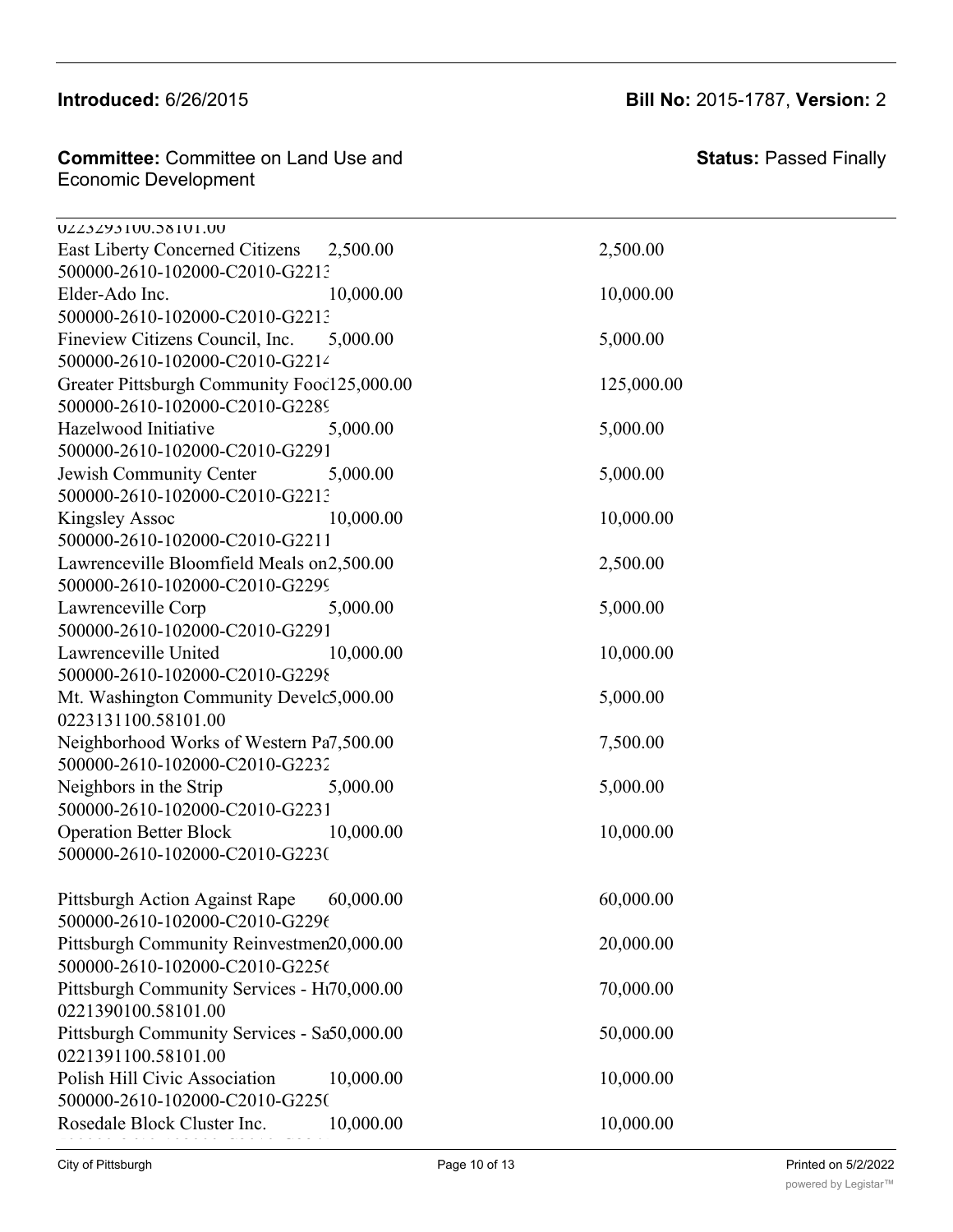**Committee:** Committee on Land Use and Economic Development 0221391100.58101.00 **Committee:** Committee on Land Use and<br>—

500000-2610-102000-C2010-G225677-2010

Rosedale Block Cluster Inc. 10,000.00 10,000.00 500000-2610-102000-C2010-G2245 Senior Friends 2,500.00 2,500.00 2,500.00 500000-2610-102000-C2010-G2298 Sheraden Community Council 2,500.00 2,500.00 0223121100.58101.00 Southside Athletic Assoc  $5,000.00$  5,000,00 0223187100.58101.00 Tree of Hope 10,000.00 10,000.00 10,000.00 500000-2610-102000-C2010-G2298 Troy Hill Citizens Council  $10,000.00$  10,000.00 500000-2610-102000-C2010-G2297 Urban League of Pittsburgh - Hunge 20,000.00 20,000.00 0223177100.58101.00 Western Pennsylvania Conservancy 100,000.00 100,000.00 500000-2610-102000-C2010-G2260 Women's Center and Shelter  $60,000.00$   $60,000.00$ 500000-2610-102000-C2010-G2250 YMCA Centre Ave.  $5,000.00$  5,000.00 500000-2610-102000-C2010-G2298

YMCA Hazelwood  $5,000.00$   $5,000.00$   $5,000.00$ 500000-2610-102000-C2010-G2213 YMCA Homewood 5,000.00 5,000.00 5,000.00 500000-2610-102000-C2010-G2230

## **PARKS & RECREATION \$1,000,000.00 \$1,000,000.00**

| Recreation & Senior Center Mainter 50,000.00 |            |
|----------------------------------------------|------------|
| 5015010100.58101.00                          |            |
| <b>Senior Community Program</b>              | 700,000.00 |
| 500000-2610-500000-C2010-22150               |            |
| <b>Splash Zones</b>                          | 200,000.00 |
| 5067355100.58101.00                          |            |
| Swimming Pool Maintenance                    | 50,000.00  |
| 5067193100.58101.00                          |            |

#### **PERSONNEL \$ 800,000.00 \$ 800,000.00**

Neighborhood Employment Program 100,000.00 100,000.00 0909660100.58101.00

 $50,000.00$ 

700,000.00

200,000.00

50,000.00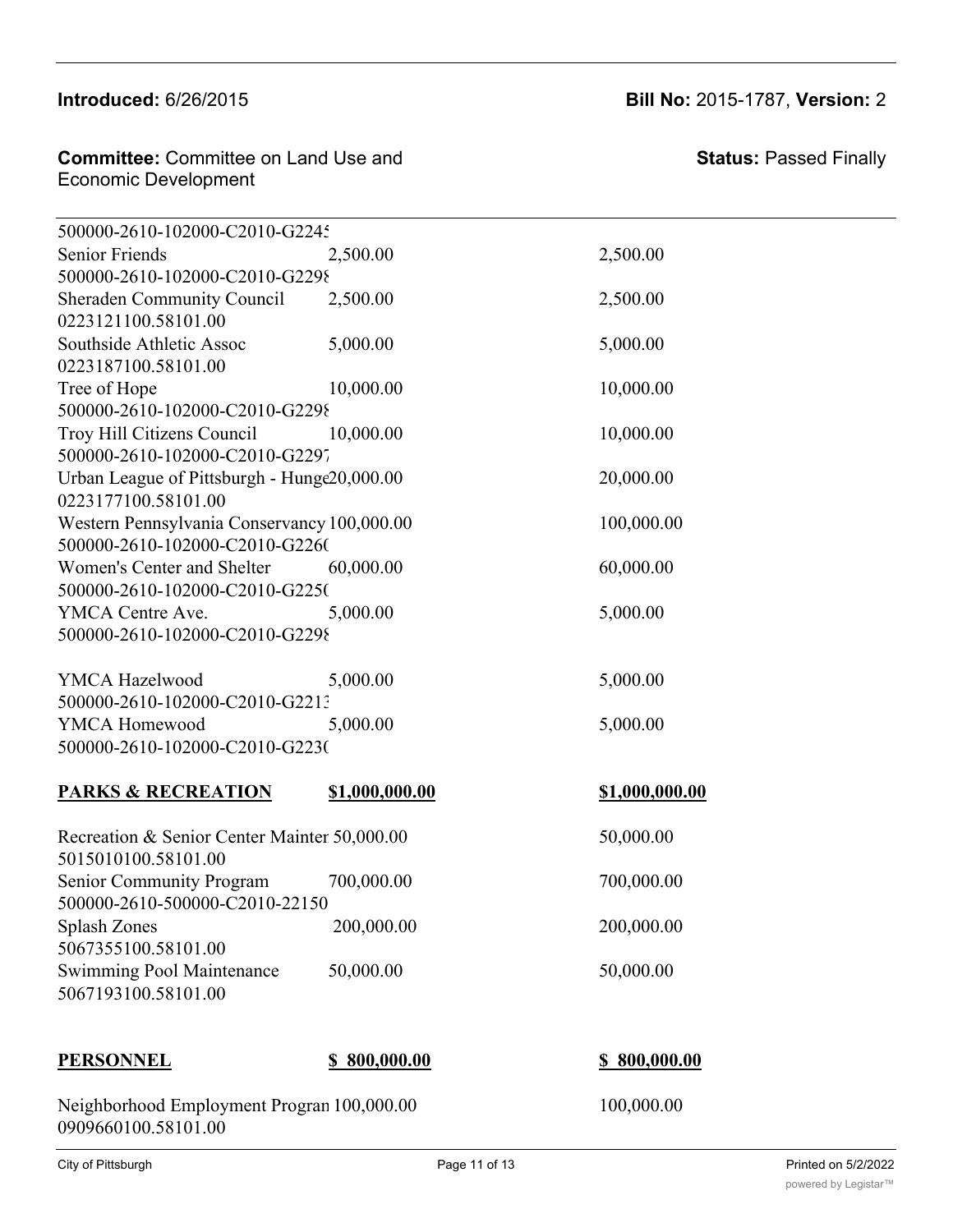| <b>Introduced: 6/26/2015</b>                                                                |                | <b>Bill No: 2015-1787, Version: 2</b> |                               |  |
|---------------------------------------------------------------------------------------------|----------------|---------------------------------------|-------------------------------|--|
| <b>Committee: Committee on Land Use and</b><br><b>Economic Development</b>                  |                |                                       | <b>Status: Passed Finally</b> |  |
| Pittsburgh Partnership Employment 100,000.00                                                |                | 100,000.00                            |                               |  |
| 0906322100.58101.00<br>Summer Youth Employment Progra 600,000.00<br>0906323100.58101.00     |                | 600,000.00                            |                               |  |
| <b>PUBLIC SAFETY</b>                                                                        | \$850,000.00   |                                       | <u>\$850,000.00</u>           |  |
| Demolition of Condemned Building 850,000.00<br>500000-2610-274300-C2010-22100               |                |                                       | 850,000.00                    |  |
| <b>PUBLIC WORKS</b>                                                                         | \$6,099,830.00 |                                       | \$6,099,830.00                |  |
| <b>Bike Infrastructure</b>                                                                  | 100,000.00     |                                       | 100,000.00                    |  |
| 4467401100.58101.00<br><b>Bridge Repairs</b>                                                | 500,000.00     |                                       | 468,619.24                    |  |
| 4031011100.58101.00                                                                         |                | (31,380.76)                           |                               |  |
| <b>Building Improvements</b><br>4027003100.58101.00                                         | 250,000.00     | $+31,380.76$                          | 281,380.76                    |  |
| Disabled and Public Sidewalk Progr120,000.00                                                |                |                                       | 120,000.00                    |  |
| 500000-2610-400000-C2010-22200<br>500,000.00<br>Neighborhood Street Improvements 500,000.00 |                |                                       |                               |  |
| 4435200100.58101.00                                                                         |                |                                       |                               |  |
| Parks Reconstruction<br>4045000100.58101.00                                                 | 757,280.00     |                                       | 757,280.00                    |  |
| <b>Property Management</b><br>400,000.00                                                    |                | 400,000.00                            |                               |  |
| 500000-2610-400000-C2010-22200<br>Slope Failure Remediation                                 | 300,000.00     |                                       | 300,000.00                    |  |
| 4439103100.58101.00<br>South Highland Avenue Bridge                                         | 22,550.00      |                                       | 22,550.00                     |  |
| 4433052100.58101.00                                                                         |                |                                       |                               |  |
| <b>Street Resurfacing</b><br>4439000100.58101.00                                            | 2,700,000.00   |                                       | 2,700,000.00                  |  |
| Traffic Signal Hardware                                                                     | 50,000.00      |                                       | 50,000.00                     |  |
| 4467408100.58101.00<br>Wall, Step & Fence Program<br>4420035100.58101.00                    | 100,000.00     |                                       | 100,000.00                    |  |
|                                                                                             |                |                                       |                               |  |

Swimming Pool Maintenance 50,000.00 50,000.00

Warrington Avenue Reconstruction 300,000.00 300,000.00